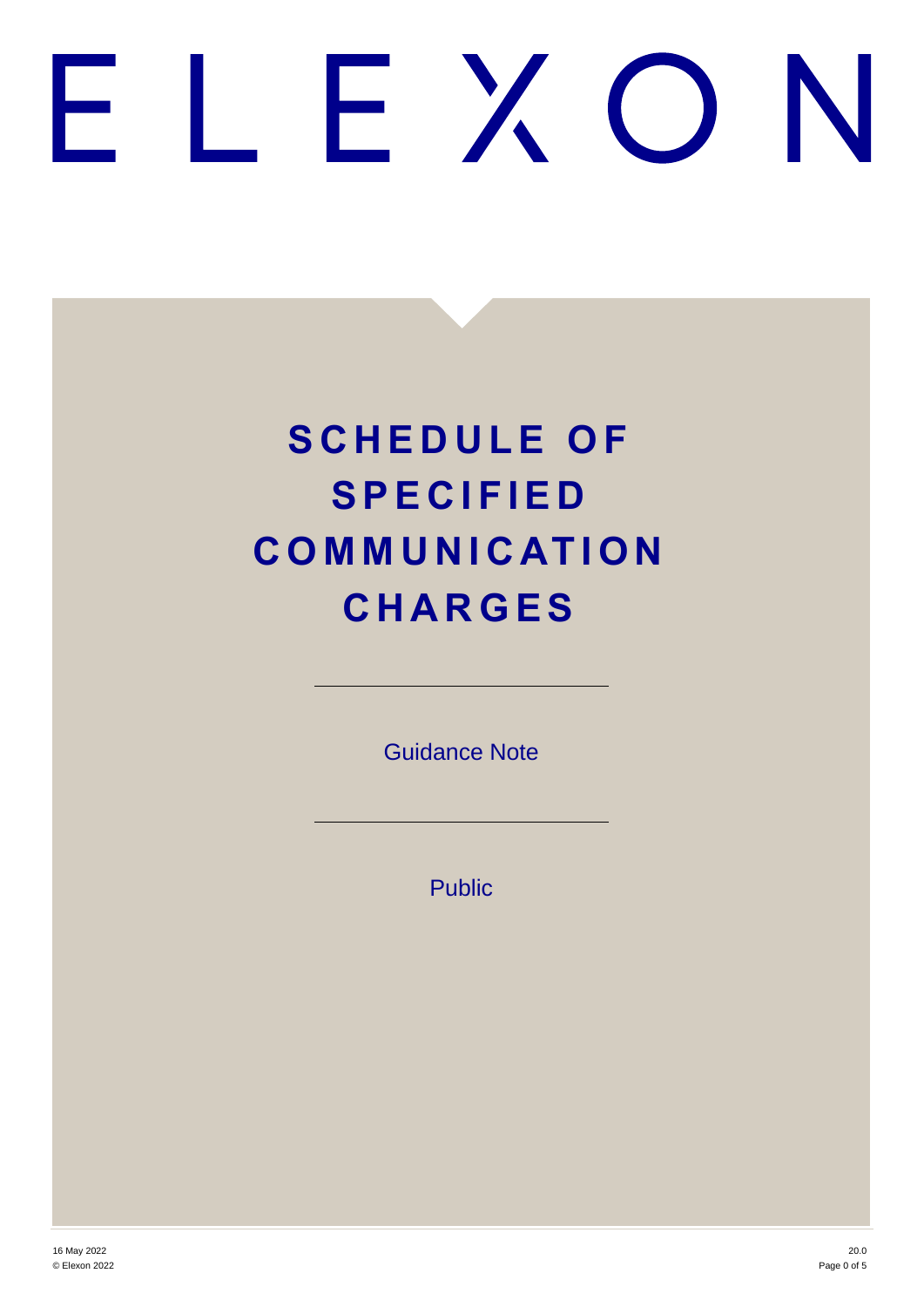# <span id="page-1-0"></span>**Contents**

| <b>Contents</b>                                                   |                         |
|-------------------------------------------------------------------|-------------------------|
| <b>Schedule of Specified Communication Charges</b>                | $\mathbf{2}$            |
| High Grade Line charges from 1 April 2022 until 31 March 2023     | 2                       |
| Application of Indexation from 1 April 2017 until 31 March 2023   | 3                       |
| <b>TIBCO Charges</b>                                              | $\overline{\mathbf{4}}$ |
| <b>Options for Participants</b>                                   | $\overline{4}$          |
| TIBCO Charging Methodology - TIBCO Set-up Charge                  | $\overline{4}$          |
| <b>TIBCO Charging Methodology - TIBCO Software Support Charge</b> | $\overline{4}$          |
| <b>Need more information?</b>                                     | 5                       |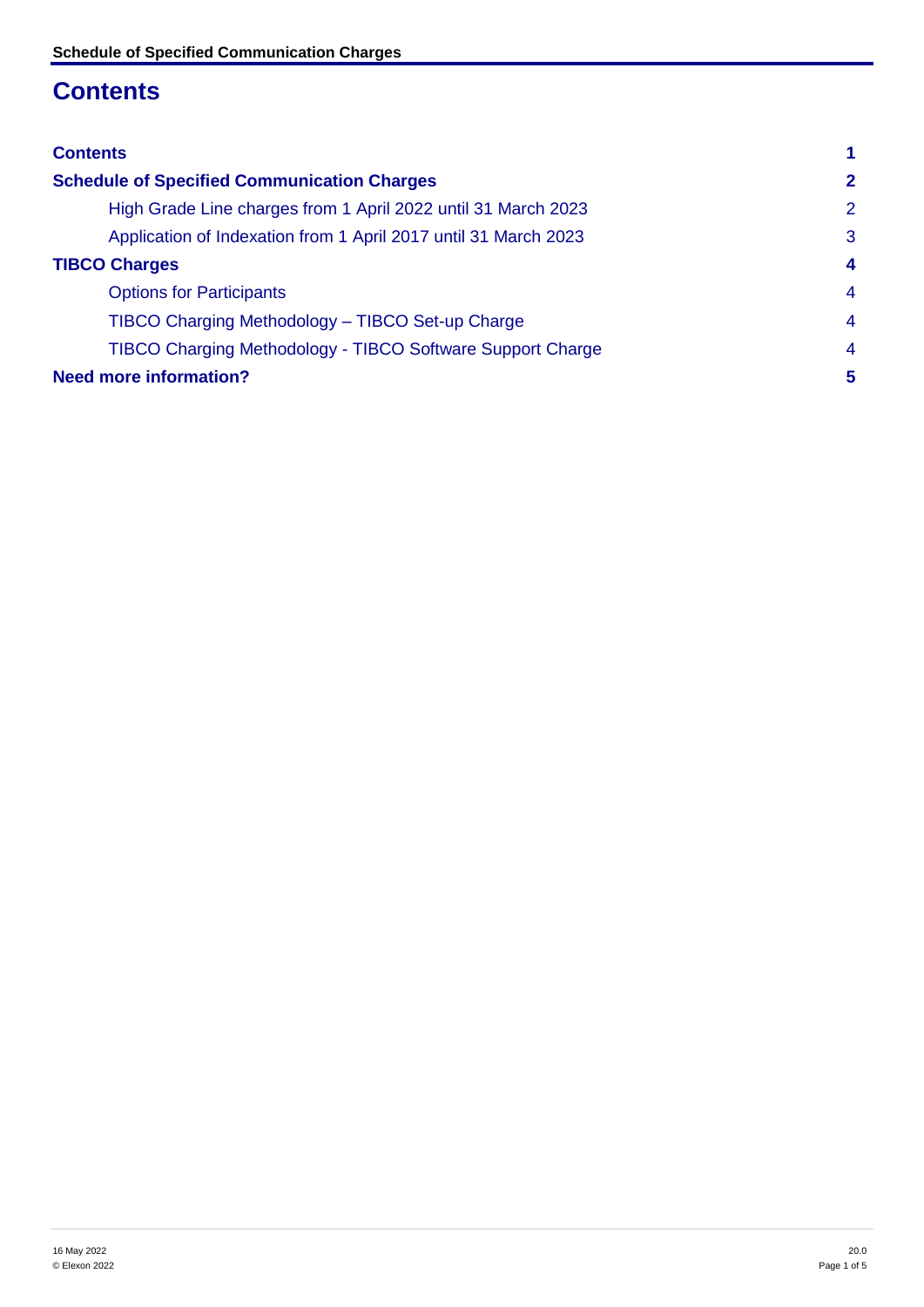# <span id="page-2-0"></span>**Schedule of Specified Communication Charges**

This schedule sets out the rates of the High Grade Line Monthly Charges, TIBCO Set-up Charge and TIBCO Software Support Charge from 1 April 2022 until 31 March 2023 as determined by the Panel in accordance with Sections 3.1(d), 3.1(e), 3.3 and 3.4 of Annex D-3 of the Code.

# <span id="page-2-1"></span>**High Grade Line charges from 1 April 2022 until 31 March 2023**

BSC Parties and non-BSC Parties ("Participants") may choose from the following High Grade Service<sup>1</sup> lines set out in the following table:

| <b>Technical Specification</b>      |             |             |
|-------------------------------------|-------------|-------------|
|                                     | <b>HG10</b> | <b>DR10</b> |
| <b>Primary Line Rental:</b>         |             |             |
| 10Mb leased Line                    | ✓           | ×           |
| 2Mb ADSL                            | ×           | ✓           |
| <b>Backup Line Rental:</b>          |             |             |
| 2Mb ADSL Backup                     | ✓           | ×           |
| <b>Support:</b>                     |             |             |
| 5 Hour Fix on Primary Line          | ✓           | ×           |
| 24 Hour Fix on Primary Line         | ×           | ✓           |
| Primary Line Uncontended            | ✓           | ×           |
| Primary Line is Contended           | ×           |             |
| <b>One-off Costs:</b>               |             |             |
| Installation                        | £4,208      | £776        |
| <b>Ongoing Annual Costs:</b>        |             |             |
| Annual Rental (2022/23):            | £5,882      | £2,440      |
| Annual Support: (2022/23)           | £1,132      | £1,132      |
| Total Rental + Support<br>(2022/23) | £7,014      | £3,572      |

Table 1 – High Grade Line Monthly Charges (2022/23)

The Disaster Recovery ("DR") option set out in Table 1.1 above assumes that these configurations shall usually be installed at DR sites and may not be installed without a High Grade Service line.

The Code requires Participants to pay the Dataline Monthly Charge for a minimum of 12 months in accordance with Section 3.3(a) (ii) of Annex D-3 of the Code.

The Dataline Monthly Charge consists of:

- An Installation charge (which is charged as a one-off lump sum);
- An Annual Rental charge (which is charged on an ongoing monthly basis); and
- An Annual Support charge (which is also charged on an ongoing monthly basis).

If requested, Elexon shall provide users with "non-standard" line configurations. These are not included in the standard menu of options shown in Table 1.1 above. Section 6 of Annex D-3 of the Code allows Elexon to charge Participants for the exact additional costs incurred from the BSC Central Services Agent to reflect the Installation charges, Annual

l

<sup>1</sup> High Grade Service – means the provision of a communications capability between a BSC Service User and the BSC Central Systems using dedicated lines over a private WAN network.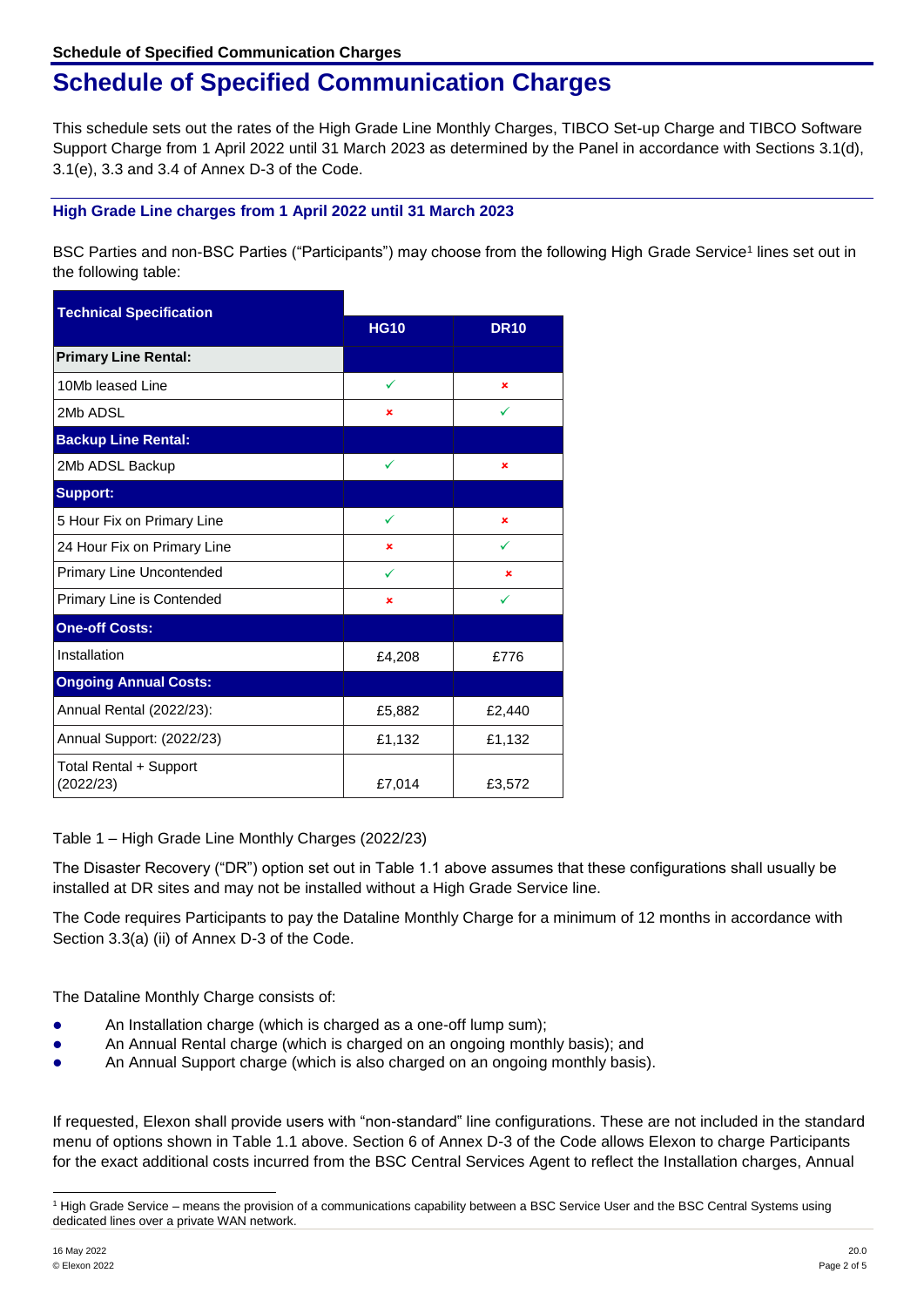# **Schedule of Specified Communication Charges**

Rental charges and Annual Support charges for the non-standard configuration. The Installation charge is charged as a one-off lump sum. Any ongoing rental and support charges shall be charged monthly whilst the service is used.

Please note that the standard menu of options in Table 1 does not cover the older suite of standard High Grade Line options which existing Participants may have previously opted for. From 1 April 2017 only these two standard High Grade Line options can be selected by Participants.

### <span id="page-3-0"></span>**Application of Indexation from 1 April 2017 until 31 March 2023**

Installation charges and Annual Rental charges are fixed until 31 March 2023.

Annual Support charges shall be adjusted for indexation, using the Computer Economics Limited Index ("CEL") and the Retail Price Index ("RPI") measures from 1 April of each year.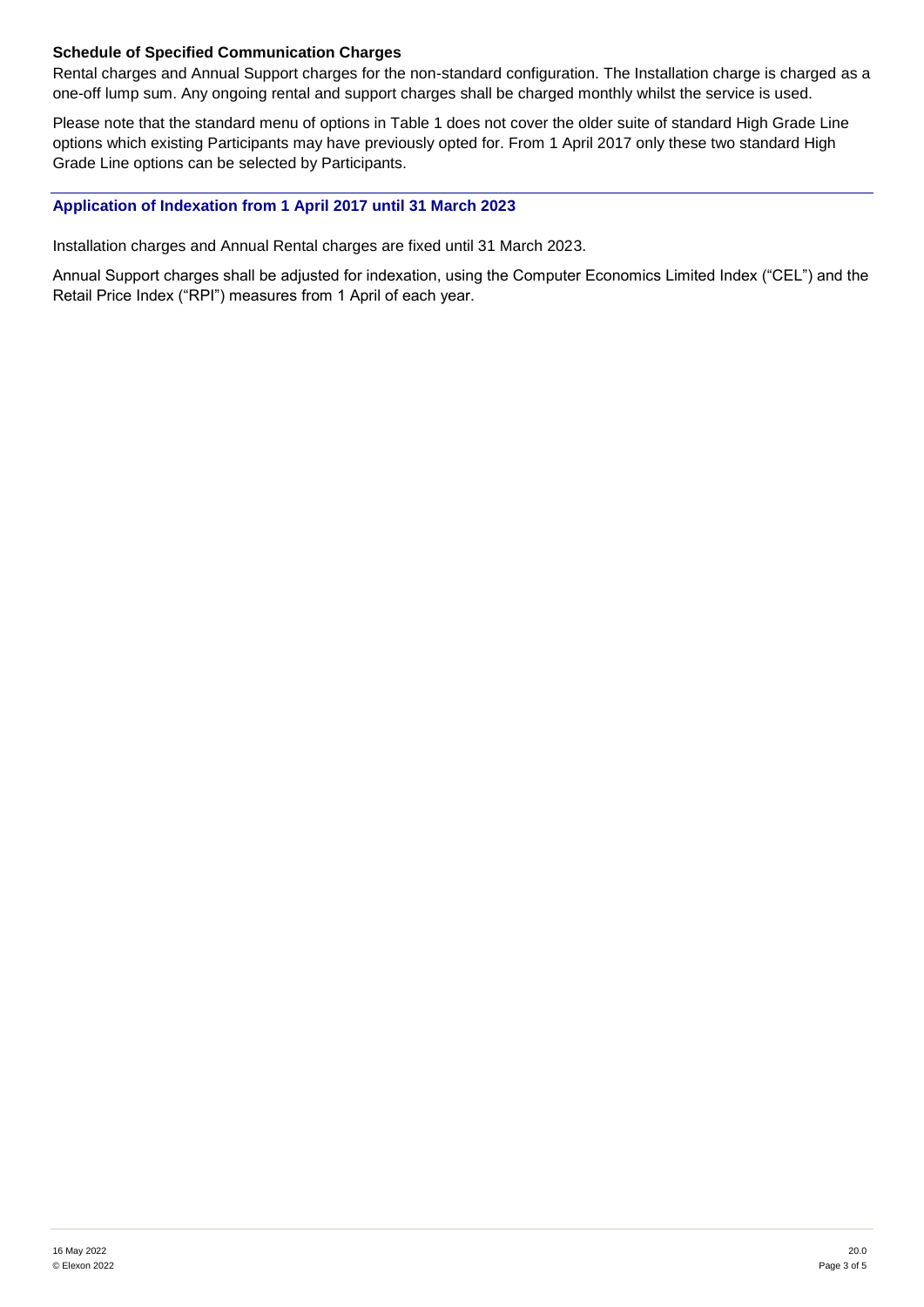# <span id="page-4-0"></span>**TIBCO Charges**

## <span id="page-4-1"></span>**Options for Participants**

Participants may obtain a High Grade Service line and support service from Elexon without acquiring TIBCO Software Including ("TIBCO") Rendezvous software.

If Participants do require a licence to use the TIBCO Rendezvous software, it can be purchased from TIBCO through Elexon (via the BSC Central Services Agent), however there is no requirement to procure a licence to use the TIBCO Rendezvous software from Elexon.

## <span id="page-4-2"></span>**TIBCO Charging Methodology – TIBCO Set-up Charge**

If Participants procure a licence to use the TIBCO Rendezvous software through Elexon they shall be charged at the prevailing TIBCO list price for the licence at the time the licence is procured. This will be levied as a one-off charge.

## <span id="page-4-3"></span>**TIBCO Charging Methodology - TIBCO Software Support Charge**

The TIBCO Software Support Charge for each TIBCO Rendezvous software licence procured by a Participant through Elexon (via the BSC Central Services Agent) is subject to an annual increase in line with the applicable TIBCO Indexation measure for the 12 month period immediately preceding the anniversary date of the maintenance and shall be charged monthly.